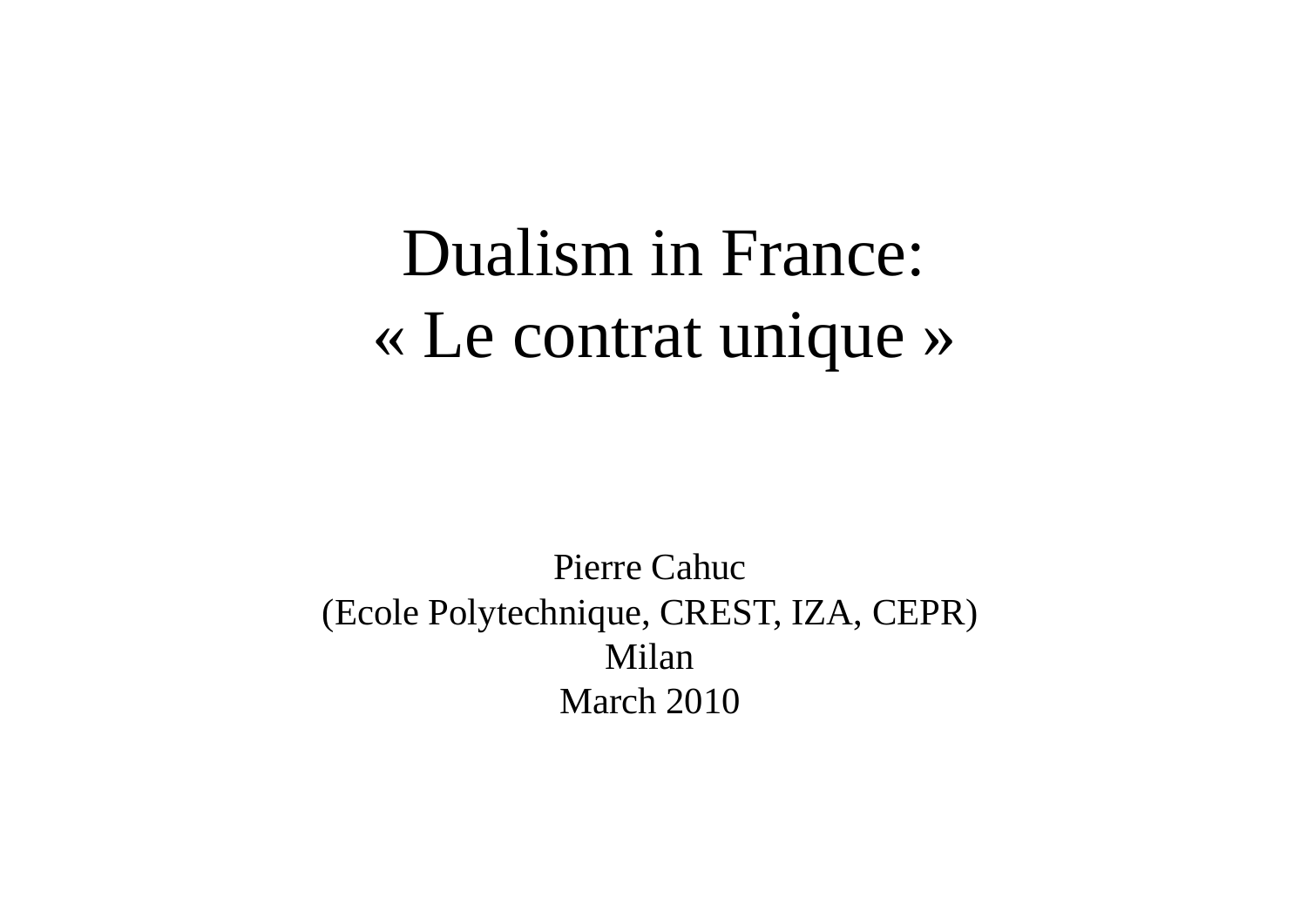- • Presentation relies on reports
	- • Pierre Cahuc and Francis Kramarz (2004)
	- $\bullet$  Olivier Blanchard and Jean Tirole (2004)
- • Pierre Cahuc and Francis Kramarz: Deep coordinated reform of
	- 1. employment services
	- 2. product market regulation
	- 3. labor contract (contrat unique)

• Olivier Blanchard and Jean Tirole (2004): Deep reform of the labor contract (contrat unique)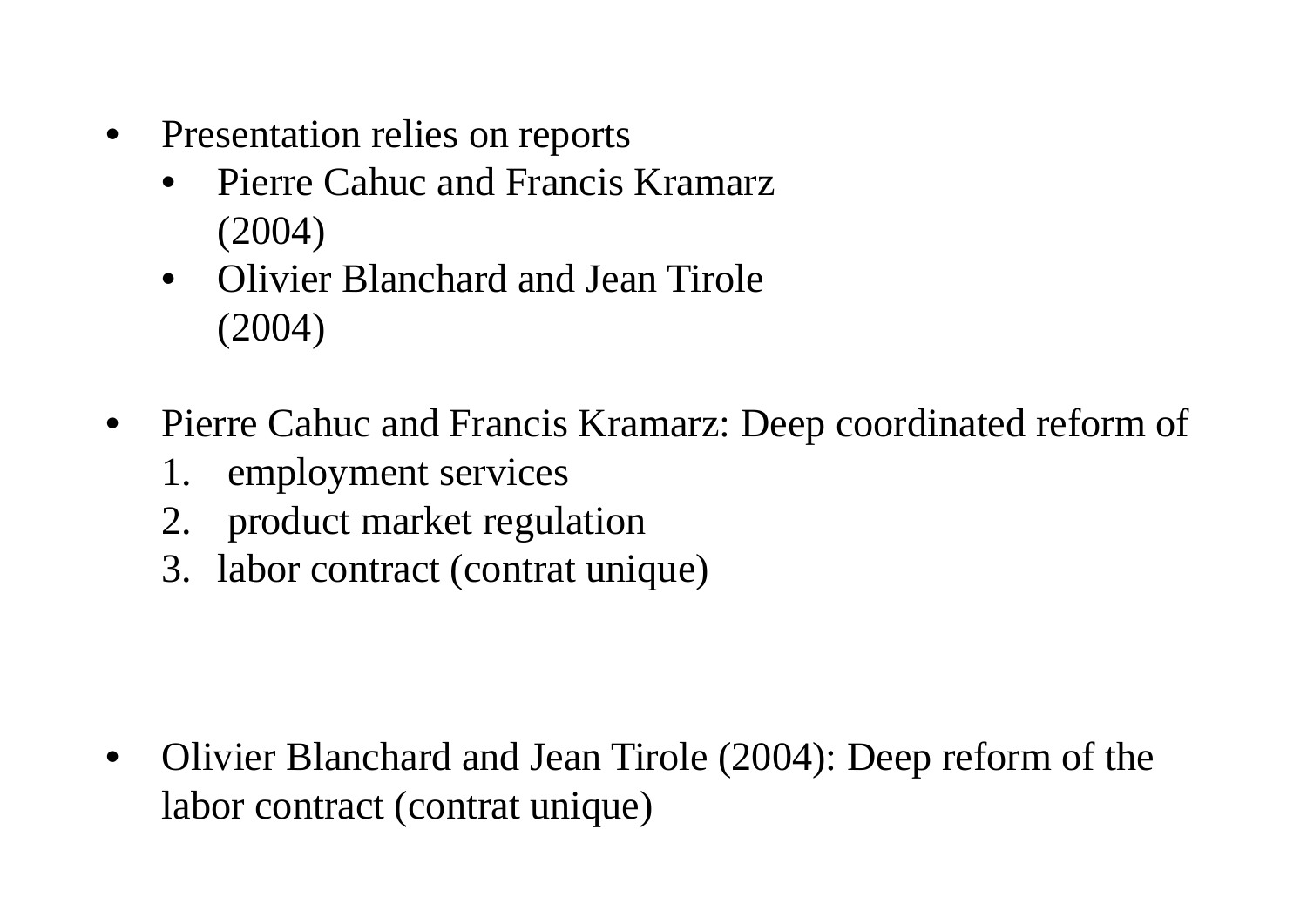# Dualism in France

•30 000 job separations every day in France

- Adjustment relies to a large extent on the youth because
	- many short term contracts
	- stringent protection of permanent contracts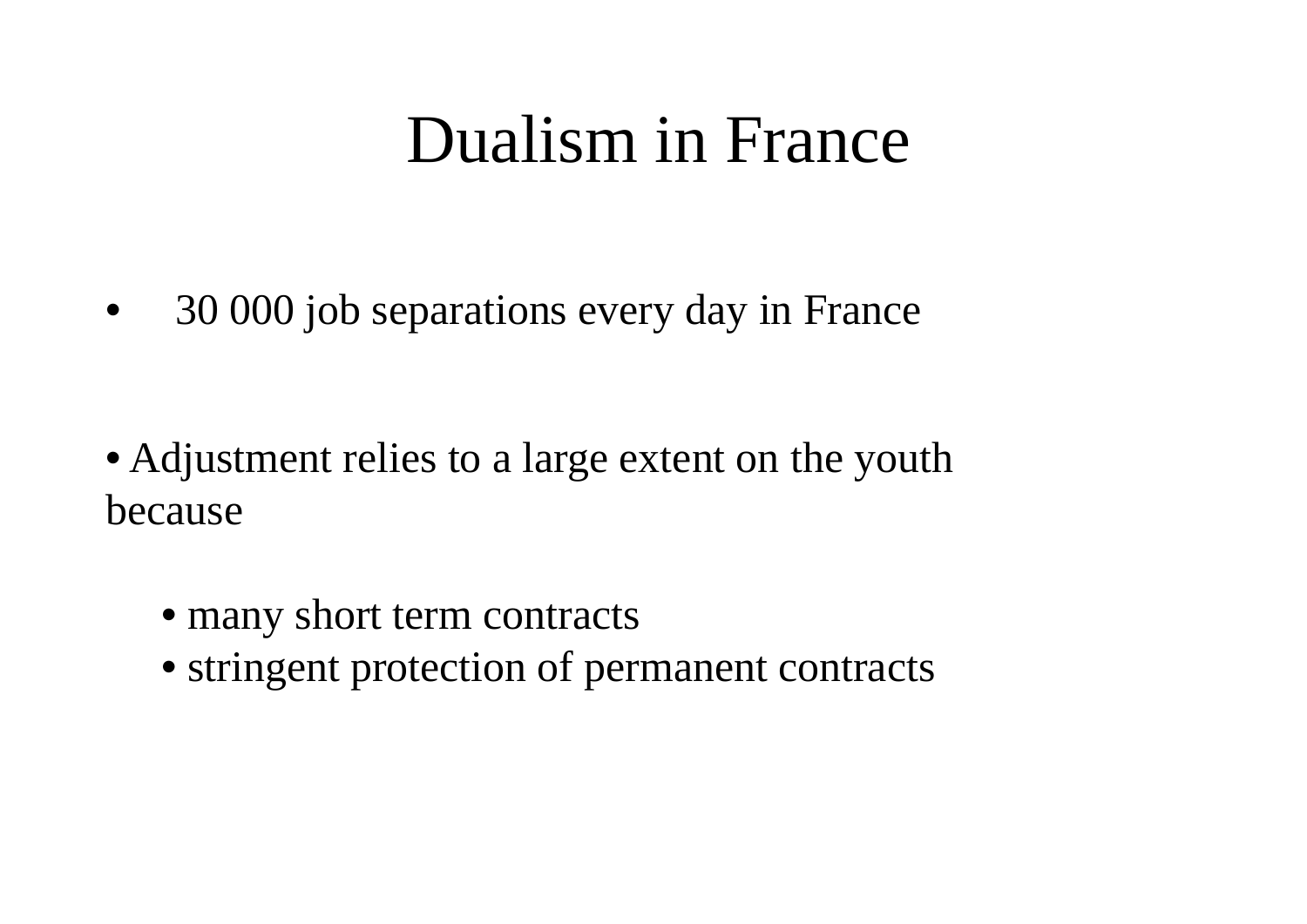Part de contrats précaires, parmi tous les contrats



Many fixed term jobs for young workers

П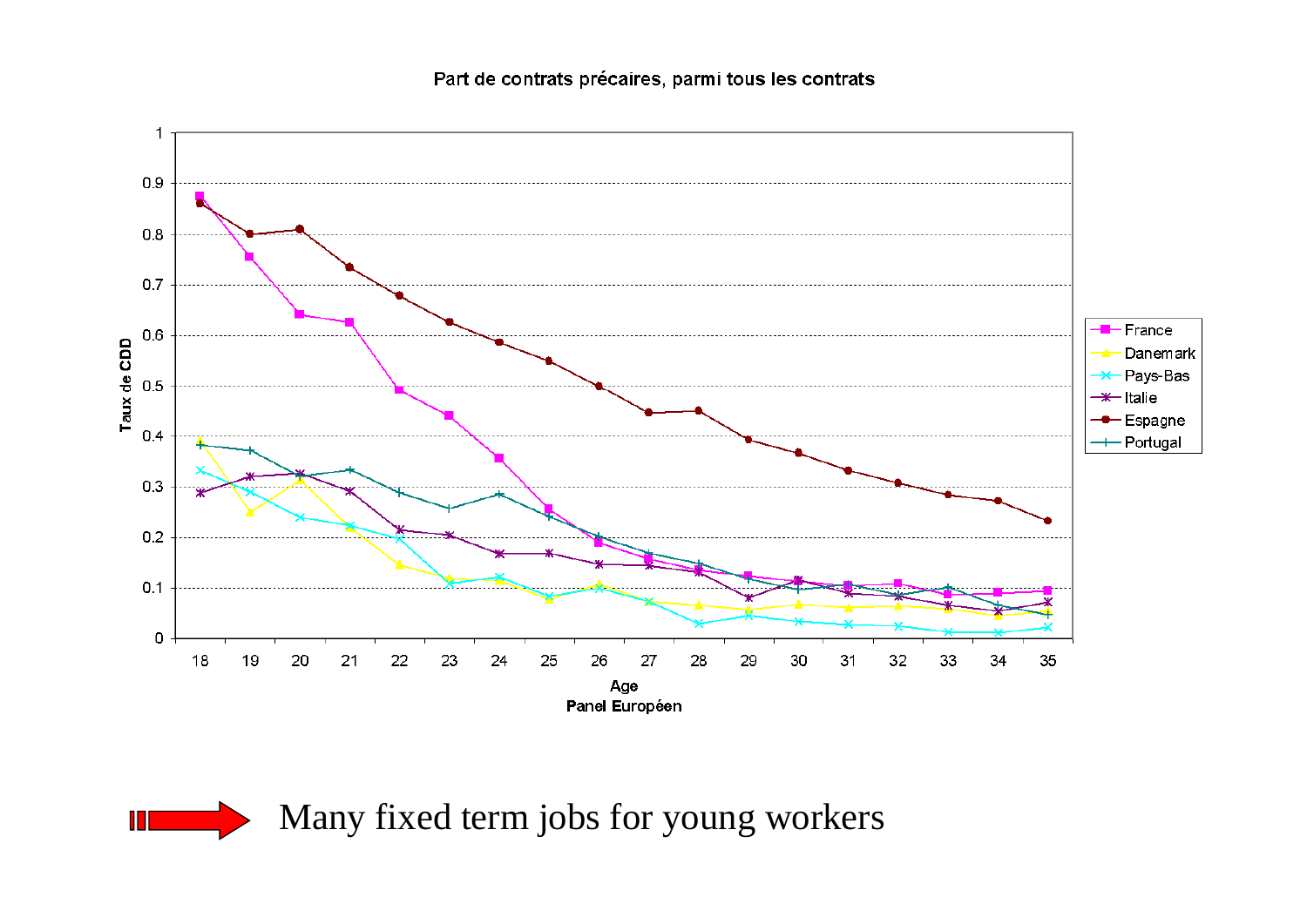#### Ancienneté médiane de chômage



### Median unemployment duration by age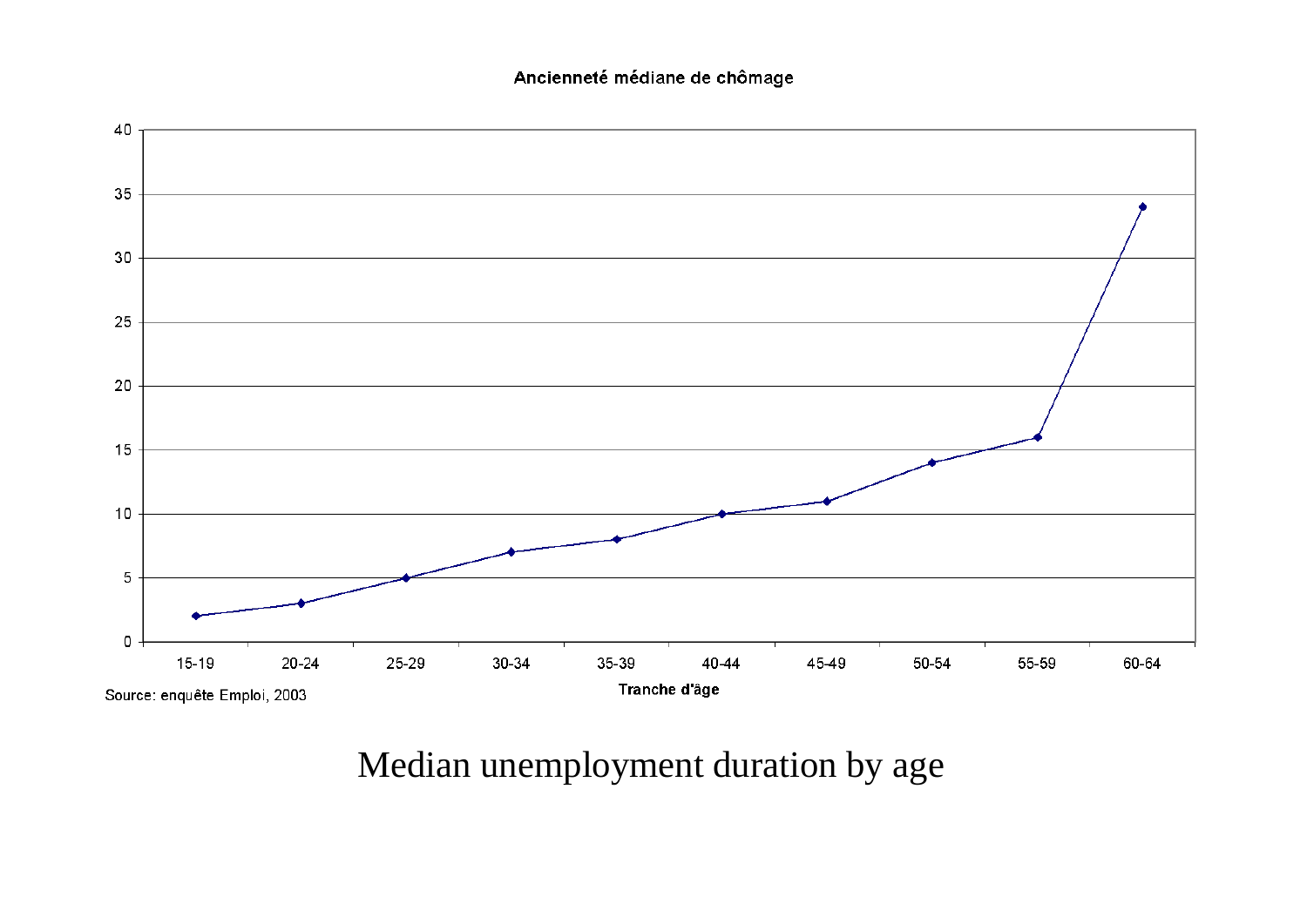Do you worry about the possibilities of losing your job? I worry a great deal I worry to some extent I worry a little I don't worry at all"



EPL is negatively correlated with the feeling of job security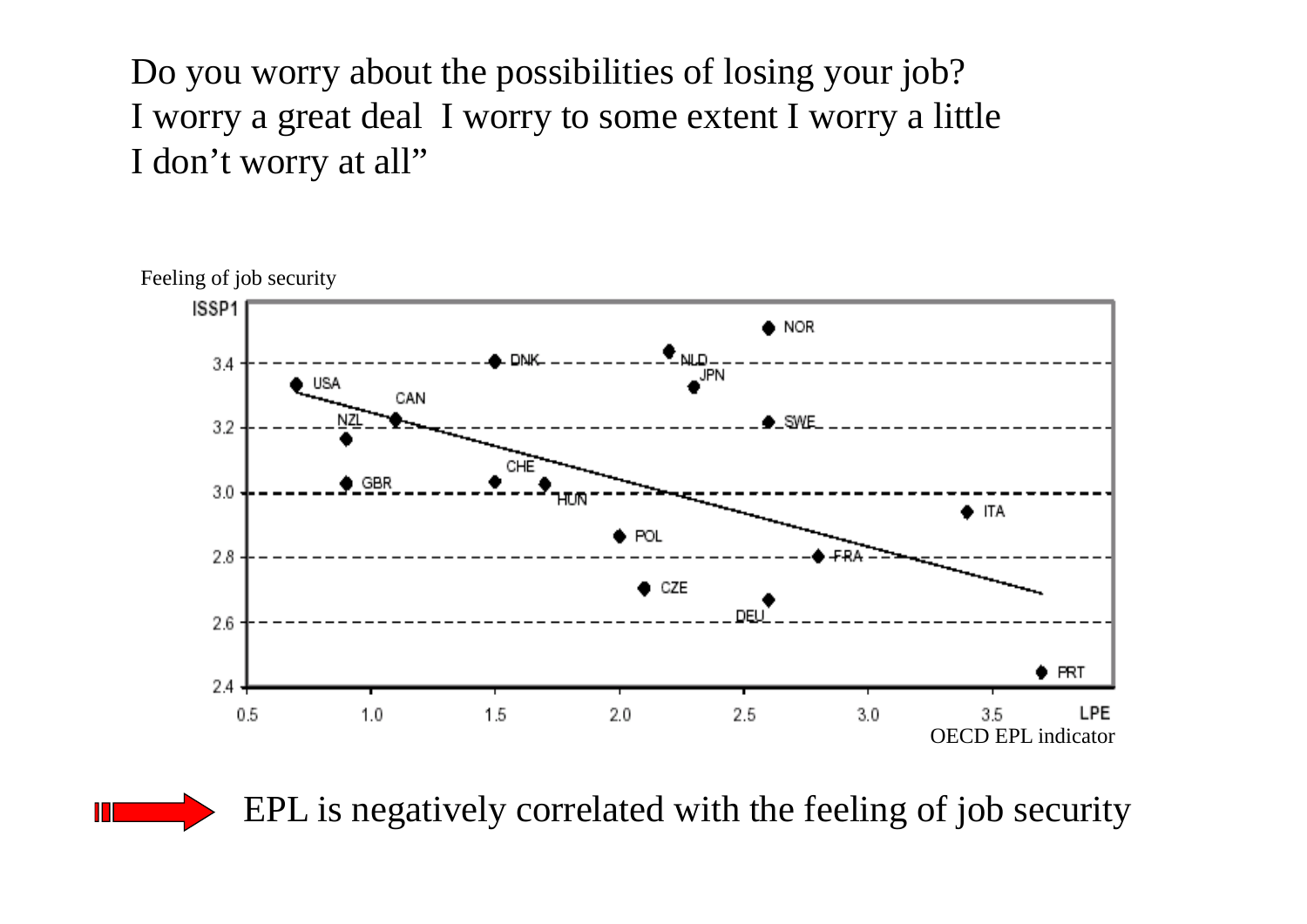Propose deep change in the regulation of the employment relation

- **Basic idea:** protect individuals instead of protect jobs (flexicurity)
	- employment services (to move between jobs)
	- product market regulation in service industry (to favor job creation, especially for young people)
	- labor contract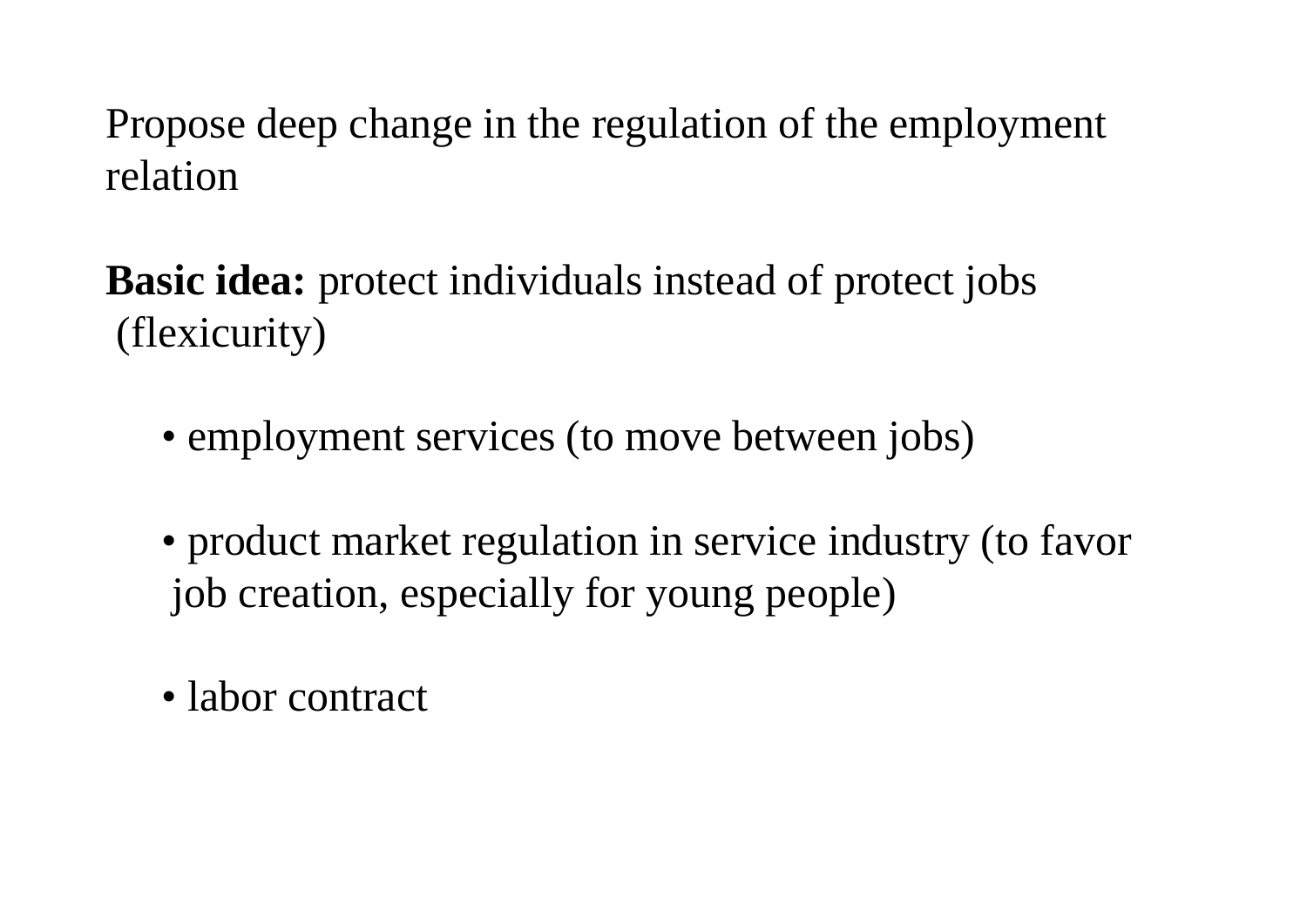# Single labor contract



- Firing for economic causes
- •Complex procedures
- •Important intervention of the State (Ministery of labor)
- • Employers have to try to keep the workers in the firm (provide training…)
- •Long delay
- •Weak role of trade unions (only on the procedure)
- Strong judicial insecurity
- • Problem with the definition of economic causes: can « safeguard » the competitivity of the firm, but cannot fire to « improve » the competitivity of the firm.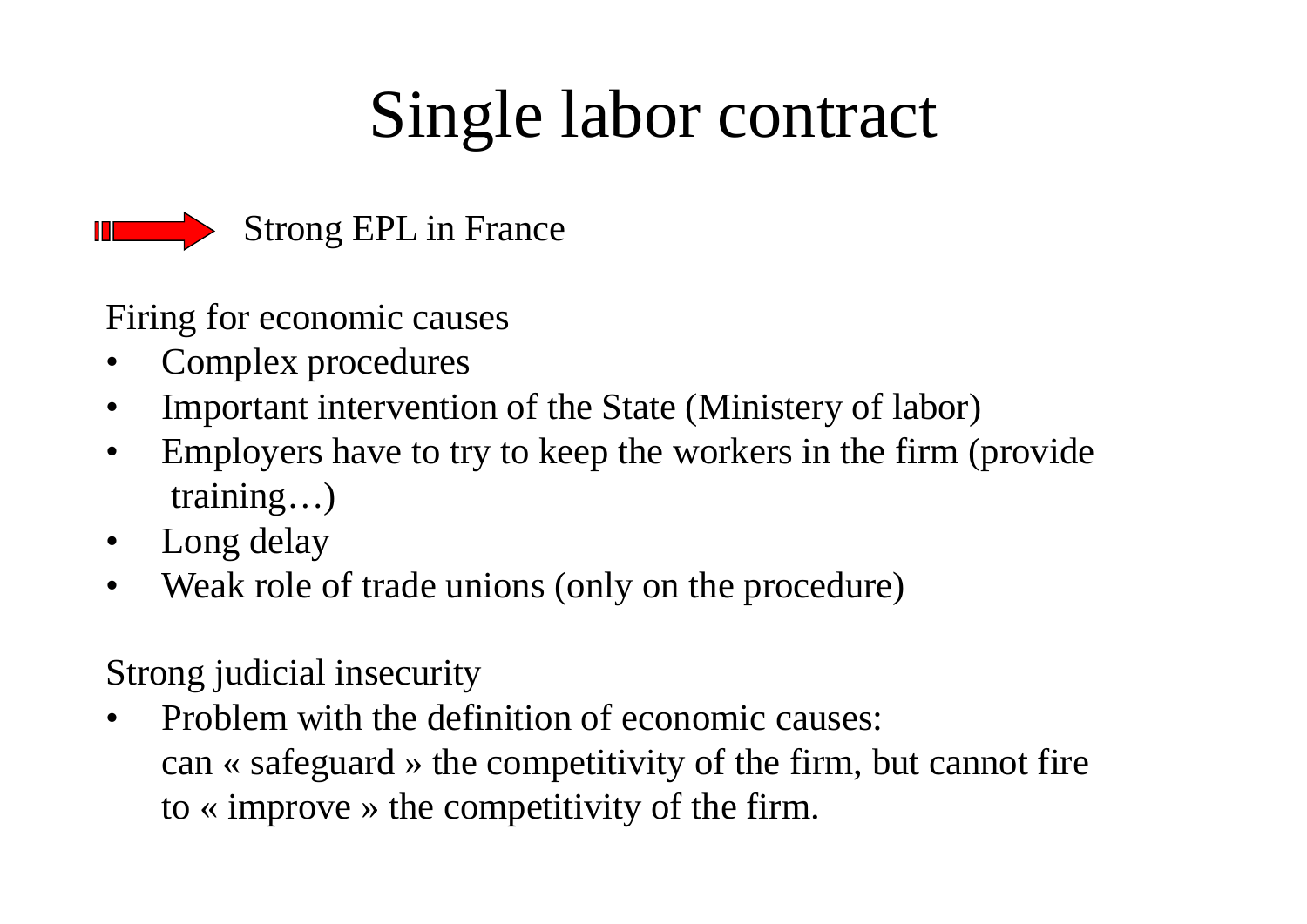

Percentage of layoffs giving rise to legal proceedings in the end of the 1990's. Source : *OECD*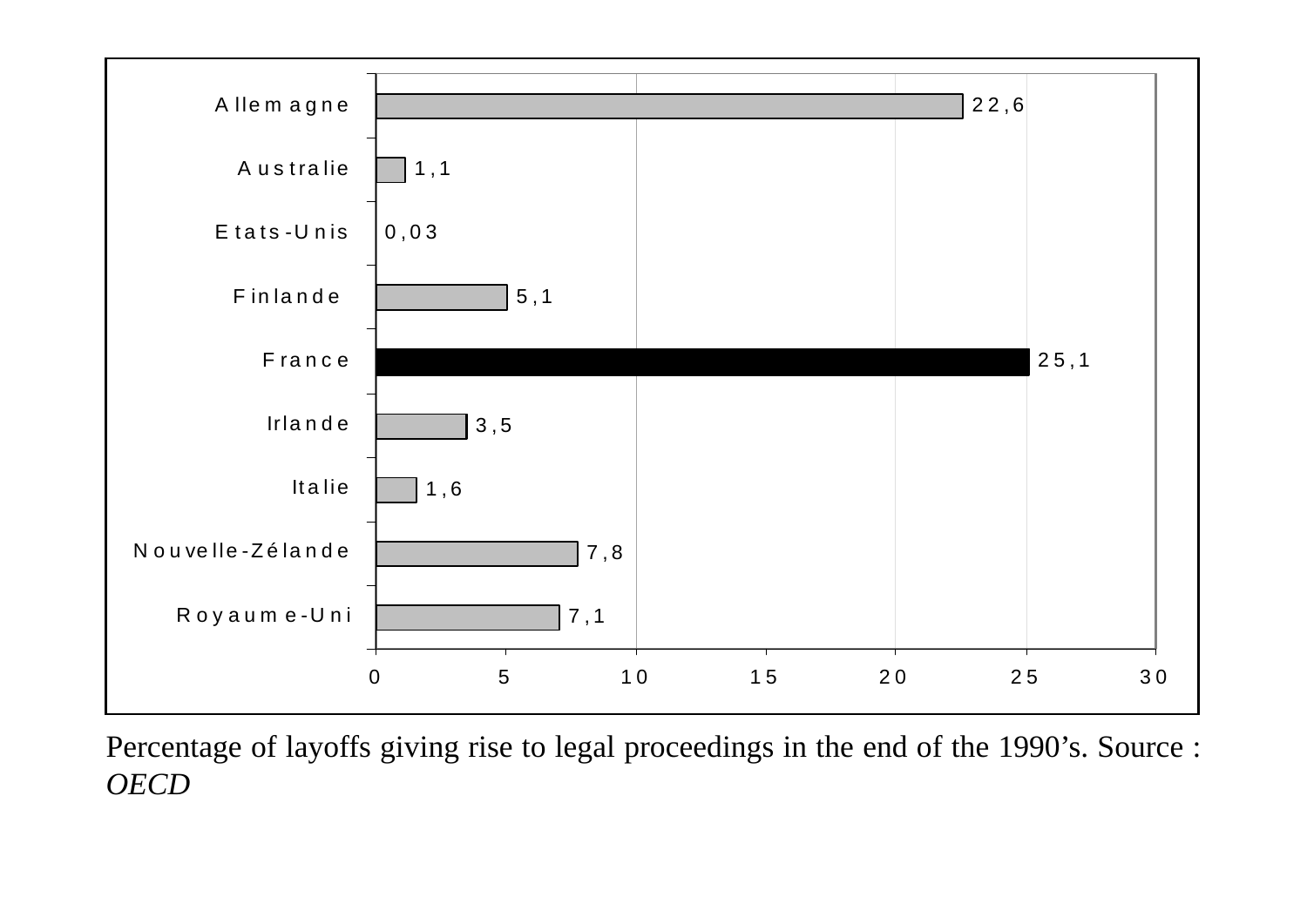The Law is circumvented

- • Layoffs for economic causes = **2** percent of separations (has been divided by 3 since the beginning of the 1990s)
- •Collective layoffs = **0.5** percent of job separations
- • 70% of recruitings are fixed term jobs (should be the exception according to the law: replacement, seasonal work, temporary increase in compagny activity)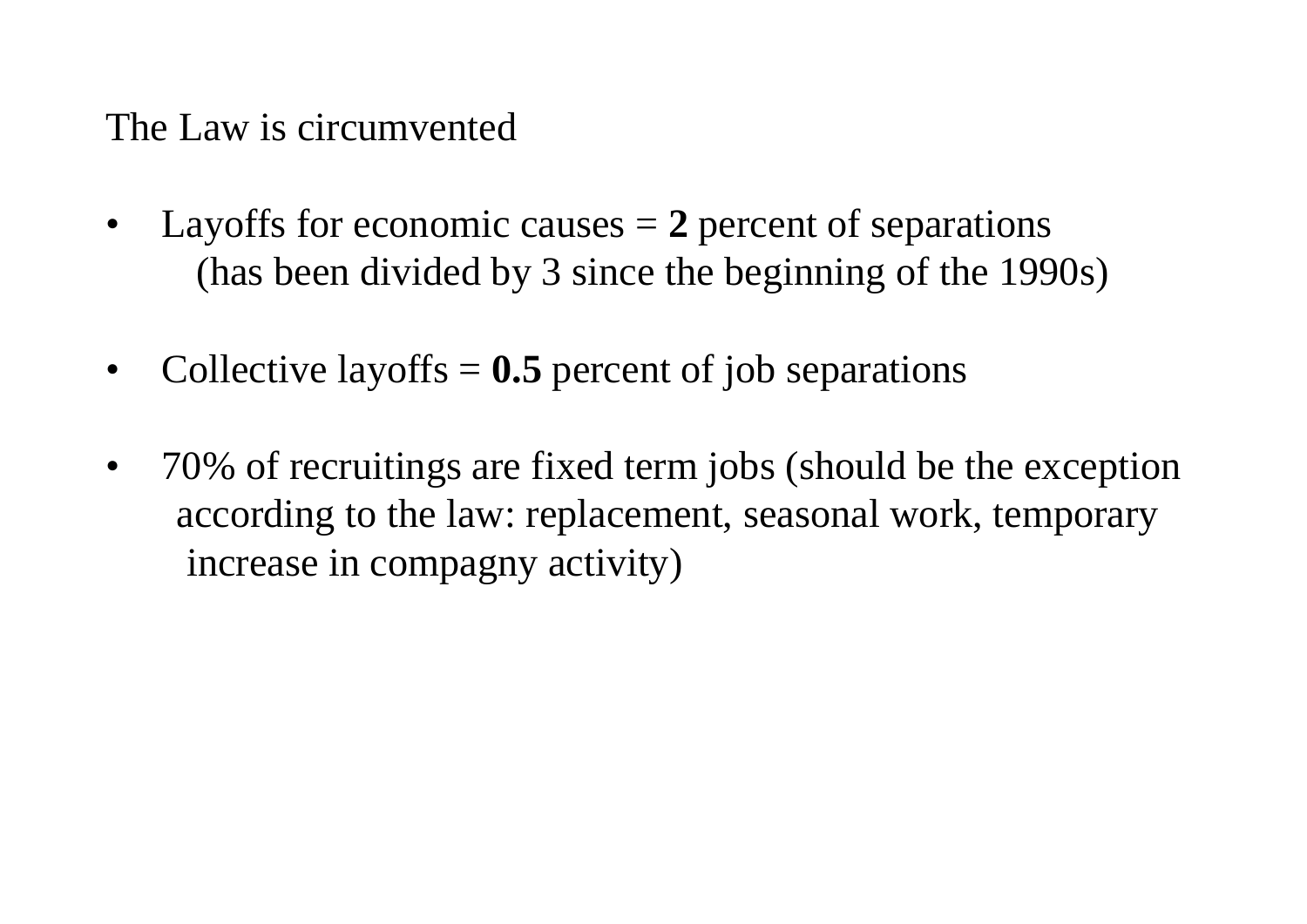### **Proposal : single contract**

- **1.** Same regime whatever the term (fixed or indeterminate) of the contract
- Dismissals prohibited if based on discrimination, pregnancy, exercise of a legal right (trade union membership…). Otherwise authorized
- Notice period increases with seniority (zero at the beginning…)
- Simple procedure (letter, interview, if indeterminate duration)
- No imposed order of dismissals for collective dismissals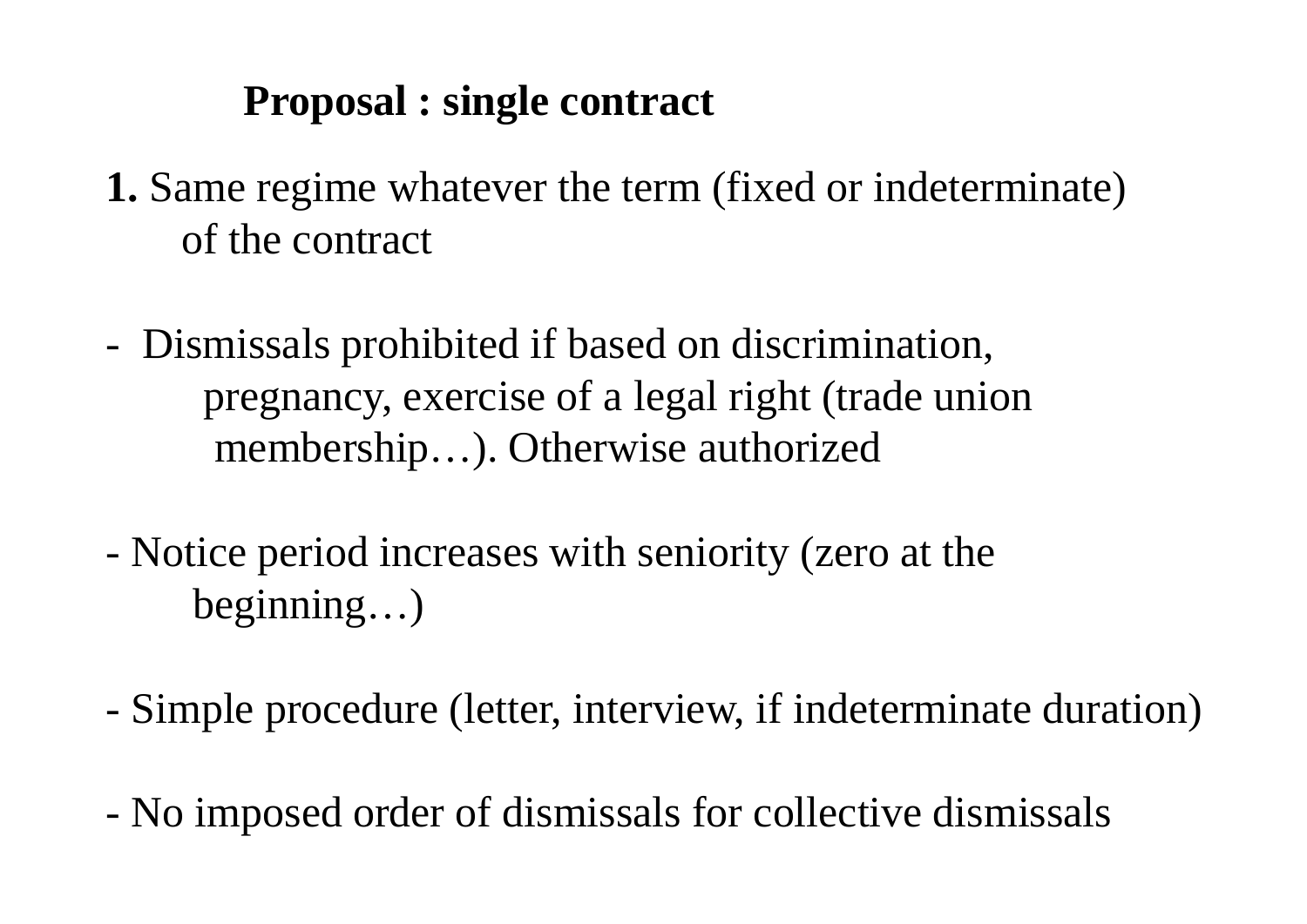# **2. Counterpart: Layoff tax**

difference in the social value and the private value of the job

 experience rating (in the US), tax used to finance public employment services

- Amount of the tax:

1.6 percent of the wages paid to the fired workers + 10 percent for the 18 first months